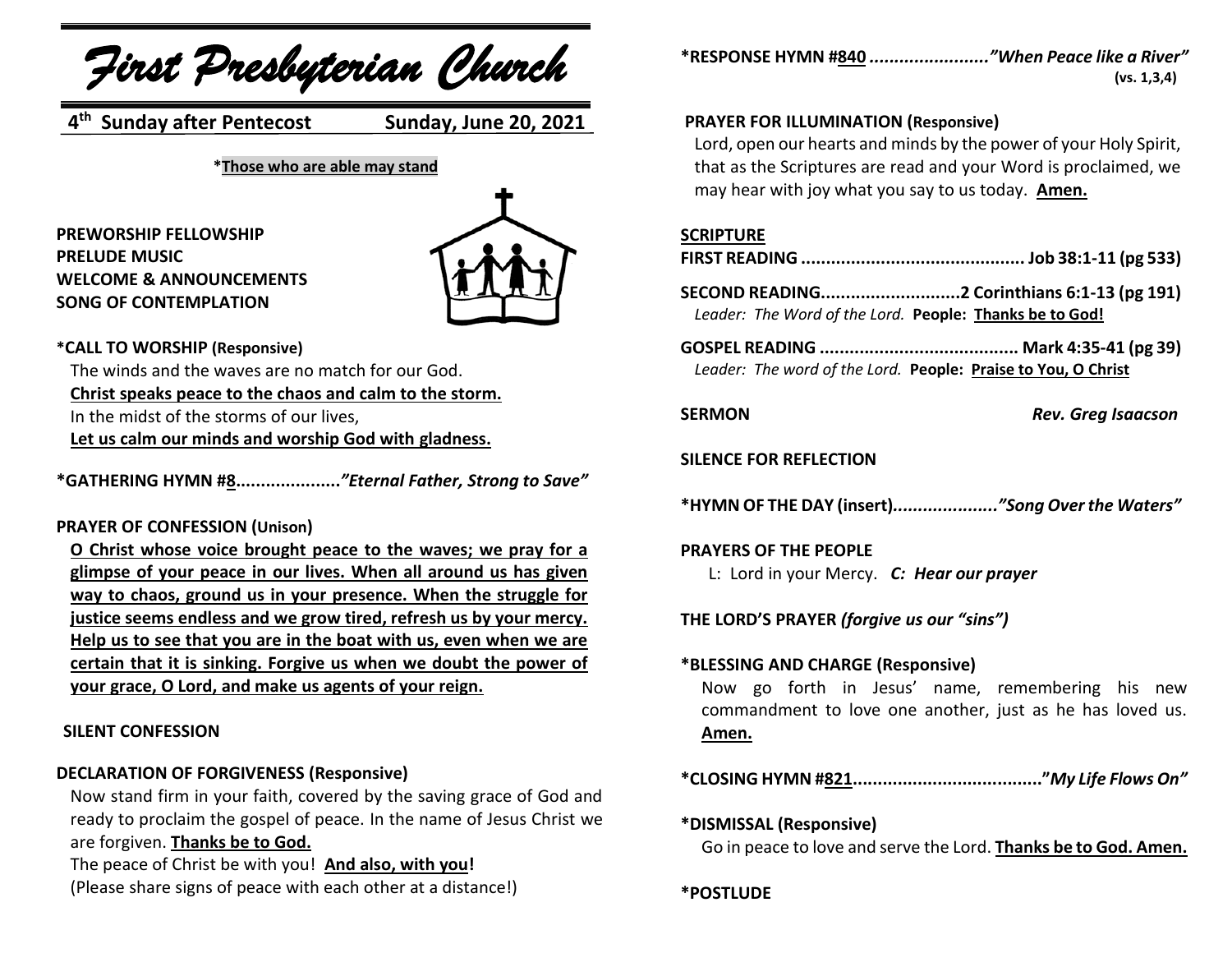# *A Warm Welcome to our Guests and Visitors!*

*Our church has a wonderful array of ministries that seek to spread the gospel into the world. If you are interested in finding out more about the church community or are interested in becoming a member, please contact us at:*

**\_\_\_\_\_\_\_\_\_\_\_\_\_\_\_\_\_\_\_\_\_\_\_\_\_\_\_\_\_\_\_\_\_\_\_\_\_\_\_\_\_\_\_\_\_\_\_\_\_\_\_\_\_\_**

*Interim Pastor - Corey Lange* 

**Cell: 763.516.5327** *pastorcoreylange@gmail.com*

**Office: 218-281-4853 e-mail: crxpres@midconetwork.com Check out our Website: crookstonfirstpres.org**

# **Calendar for this week:**

**Sunday, June 20 10:30 am Worship 11:30 am Congregation Meeting 11:45 am Coffee Fellowship**



| Preaching Rev. Greg Isaacson |  |
|------------------------------|--|
|                              |  |
|                              |  |
|                              |  |
|                              |  |
| Coffee Fellowship            |  |

#### **Thursday, June 24**

1 pm Book Study (Fireside Room)

#### **Next Sunday, June 27**

**10:30 am Worship 11:30 am Coffee Fellowship**

# **Preaching………………………….. Trey Everett**

*\_\_\_\_\_\_\_\_\_\_\_\_\_\_\_\_\_\_\_\_\_\_\_\_\_\_\_\_\_\_\_\_\_\_\_\_\_\_\_\_\_\_\_\_\_\_\_*

**Ushers & Greeters………………** Ralph & Mary Pester **Pianist....……………………………. Music Director……………………** Sandy Perkins **Reader……………………………….** Ralph Pester **Coffee Fellowship ………………..**